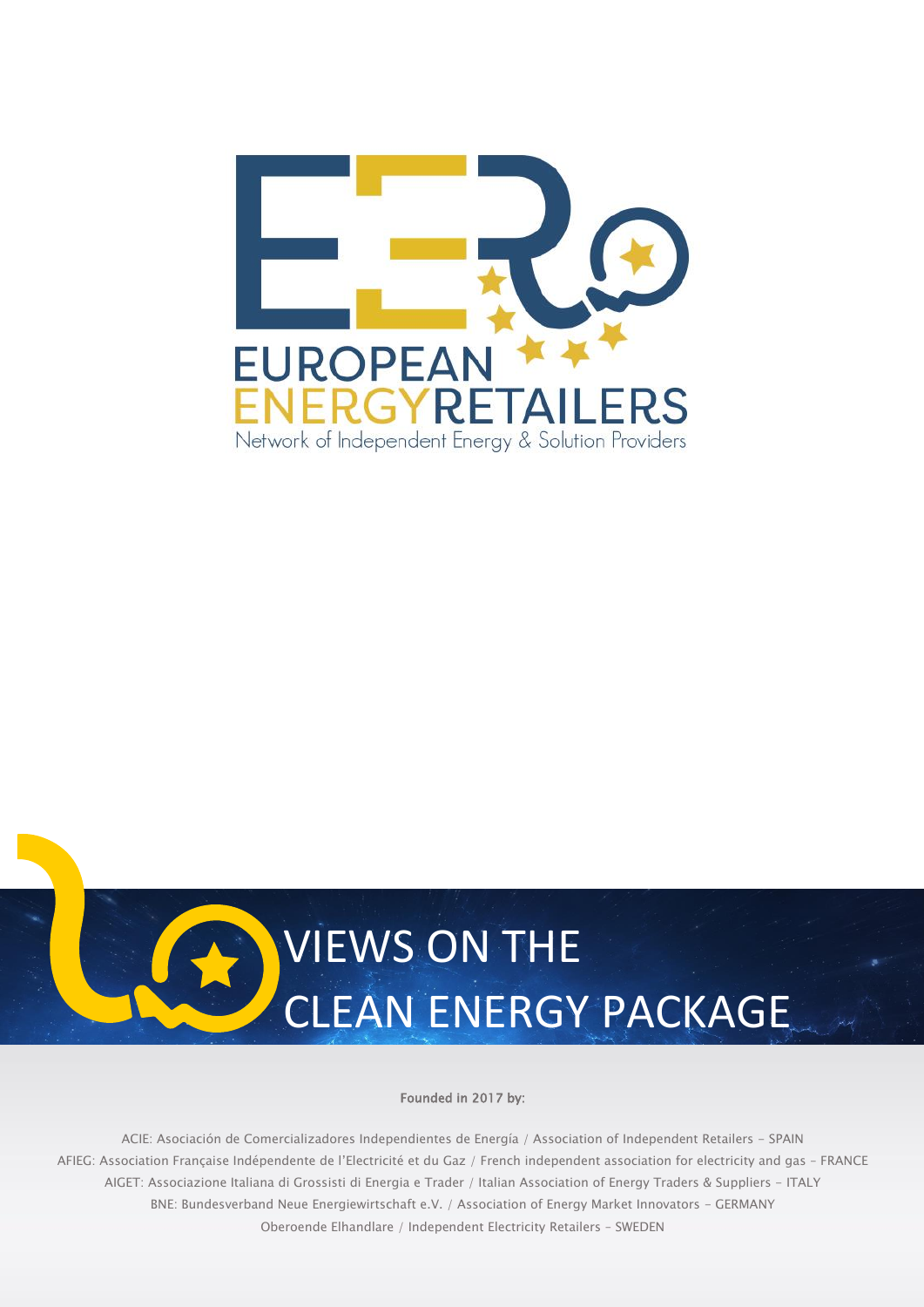

# THE CLEAN ENERGY PACKAGE PROVIDES MAJOR OPPORTUNITIES TOWARDS AN EFFICIENT, INNOVATIVE AND ENVIRONMENTALLY FRIENDLY ENERGY MARKET

The energy industry scenario, driven by decarbonization and evolution in technologies and costs, is delivering challenges that the new regulations need to address. One of the essential pillars of delivering a cost efficient European energy system is the liberalization of the energy markets. Key components of the liberalization strategy encompass the following:

- **•** Effective competition
- Consumers' empowerment
- Markets' integration (among countries and commodities)
- Effective unbundling, efficiency, technology neutrality and strict regulation of networks

These principles still need to be strengthened and reinforced.

## Challenge: integrating higher shares of renewable energy in today's energy market design

Due to the rising share and low variable costs, renewables in electricity production are a challenge to today's energy-only market design.

## Drivers of solution:

- Adjusting power producers' framework conditions:
	- o Decrease excessive adoption of must-run rules
	- o Abolish access barriers based on technology or size to any energy market (to be discarded together with priority access for certain technologies to markets), including ancillary services
	- o Market gate closure close to real time
	- o Remove caps in wholesale markets, which endanger scarcity signals
- Allowing self-consumption based on fair conditions
- Flexibility markets should be open to all providers that can deliver the needed services, particularly by the demand side (efficient, market based, uncapped flexibility markets will be key to provide a fair remuneration to the power industry)
- Forward markets should be developed as much as possible
- Regulation of long-term contracts between producers and end-users should be avoided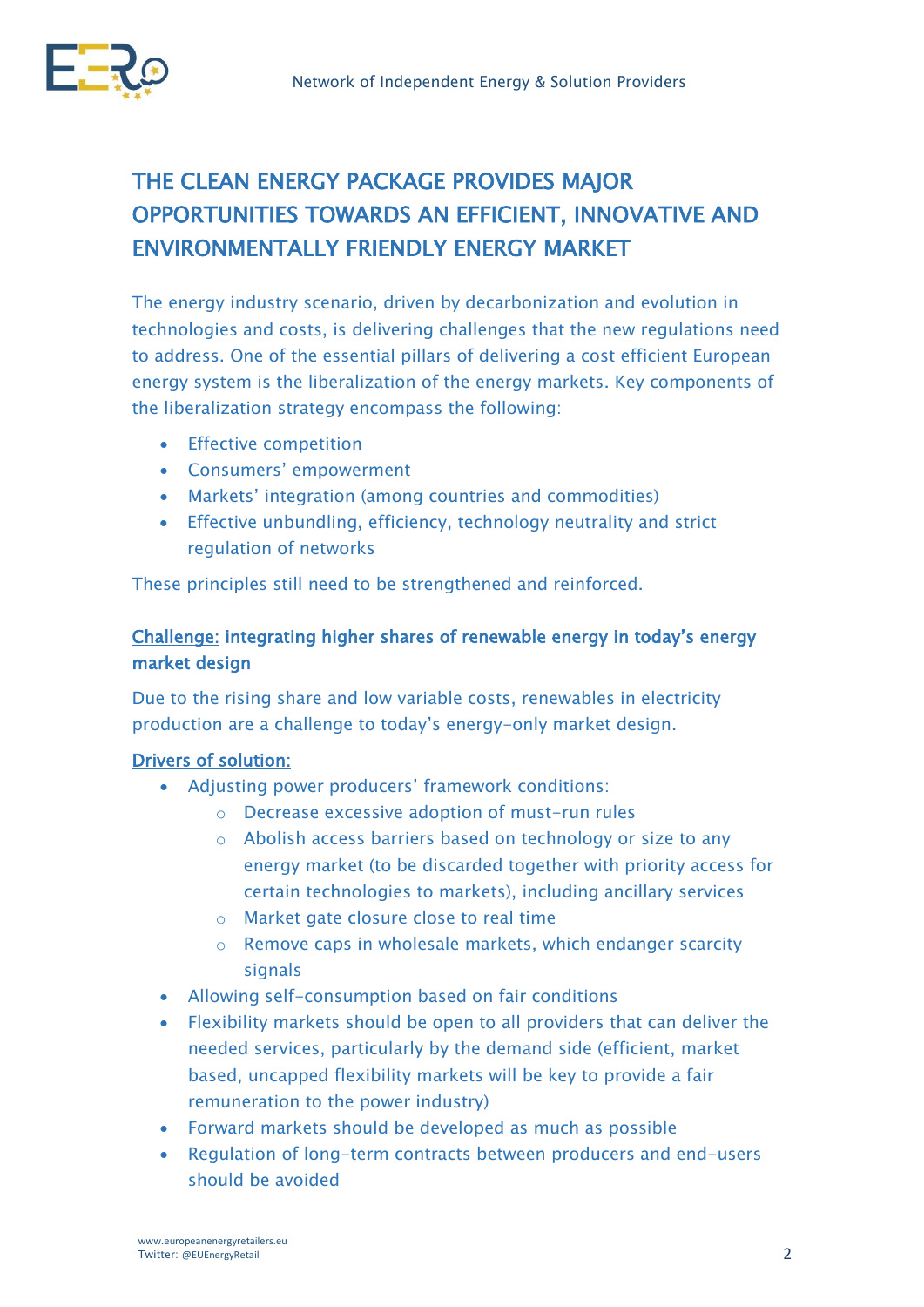

- Energy only markets, provided they are efficient, can deliver the operators all the remuneration they need. Though, if capacity markets are introduced, they should
	- o Not discriminate in terms of technology (including generation, storage and demand response) and country
	- o Deliver the same incentive to decarbonization than commodity markets

#### Challenge: service to customers relies more and more on technology and data

It is hard to envisage how energy companies will deliver value to customers in a few decades from now. Likely the suppliers' job will be more about service providing than commodity trading and retailing. As a consequence, market design will probably need evolutions to ensure:

- Non-discriminatory access to data while considering data protection rules and data privacy (to ease customer profiling and fast & smooth switching)
- Effective unbundling of network operation and management from all services that can be provided to customers on a competitive basis, including metering and all energy efficiency or "smart networks" services

### Challenge: customers are reluctant to switch supplier

A complex supply makes the customer's job more complex too. This can be eased by:

- Making the market of price/service comparison tools flourish, while preventing oligopoly
- Avoiding regulated end user tariffs
- Short switching procedures

## Challenge: fulfill decarbonization goals without endangering competition and customers' liberty

- On the wholesale basis, decarbonization should be driven by a reinforced and widely adopted ETS system and limits to access to capacity markets (if any) based on emissions.
- On the retail basis, a fully transparent market of guarantees of origin (GoO) should allow customers to have clear information on the energy's origin. GoO should be provided to electricity no matter whether it has received any national support or not.